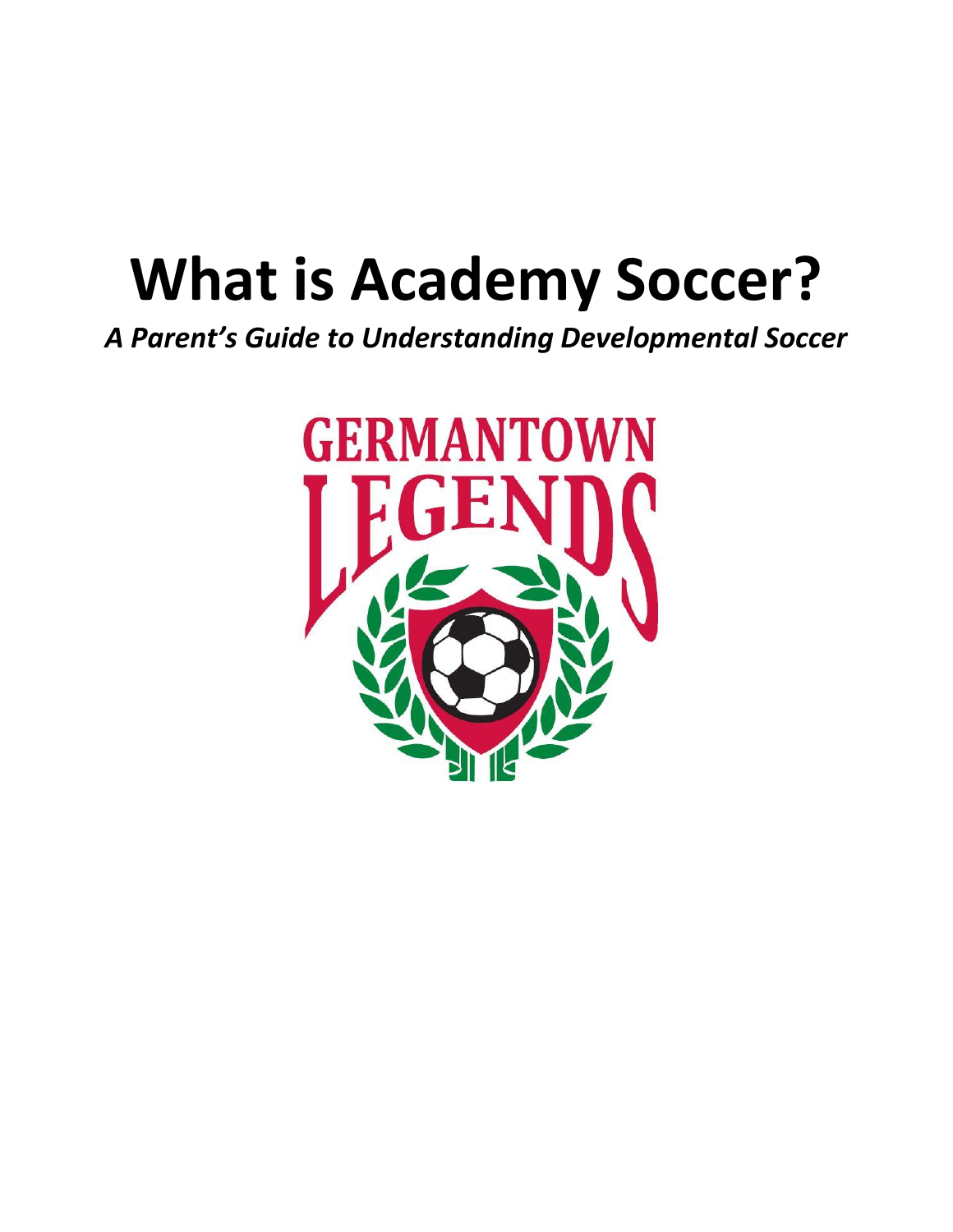# **WHAT IS ACADEMY SOCCER?**

A "Soccer Academy" is a group of Under 8 through Under 10 **recreational players** who desire to participate with other players without following the recreational team formation rules. These players will be required to be on a Jr. Legends Recreational League team.

# **WHAT IS THE PURPOSE OF ACADEMY SOCCER?**

- To provide recreational players who have aspirations of becoming a more accomplished player an avenue to test and enhance his or her skills.
- To provide recreational players an opportunity to train with experienced coaches.
- To provide recreational players an opportunity to investigate the level of play with which they are comfortable, which players they would like to play with, and for which coaches they would like to play.

*\*\* Academy play will be used as an additional league for the recreational player, not to replace the recreational team your child plays with.*

# **HOW IS ACADEMY SOCCER DIFFERENT THAN RECREATIONAL SOCCER?**

#### **1. TEAM FORMATION**

RECREATIONAL SOCCER - formed by grouping players randomly on a team each season.

ACADEMY TEAMS – There are no teams, and there is no league play. The approach of the Academy program is a "Festival"-type training environment, where all players train together, and then participate in game play at the end of the training session. The Academy does not select or exclude players. Enrollment is open to any child that meets the age requirements, wants to learn soccer the right way and of course... and wants to have fun while they're doing it!

#### **2. FEES**

RECREATIONAL SOCCER — a seasonal registration fee and uniform fee; individual player equipment. ACADEMY SOCCER— The Academy Club Fees include a Training Shirt, skills session fees and home association player registration fees. Tournament or festival fees may be extra.

### **3. PLAYING TIME**

RECREATIONAL SOCCER—coaches bound by the 50% playing rule (provided player regularly attends practices).

ACADEMY SOCCER— coaches not bound to 50% playing rule, but we will do our best based on attendance.

### **4. COACHES**

RECREATIONAL SOCCER—volunteer coaches.

ACADEMY SOCCER—licensed coaches.

### **5. GAME AND PRACTICE LOCATIONS**

RECREATIONAL SOCCER—all practices are conducted on Germantown Parks and Recreation fields. Some games may be played on 'near by' fields, close to and in the Germantown area.

ACADEMY SOCCER—practice sessions will be on Germantown fields, while games can or may be anywhere in the Germantown area, depending on Academy opponent your (age) group is playing.









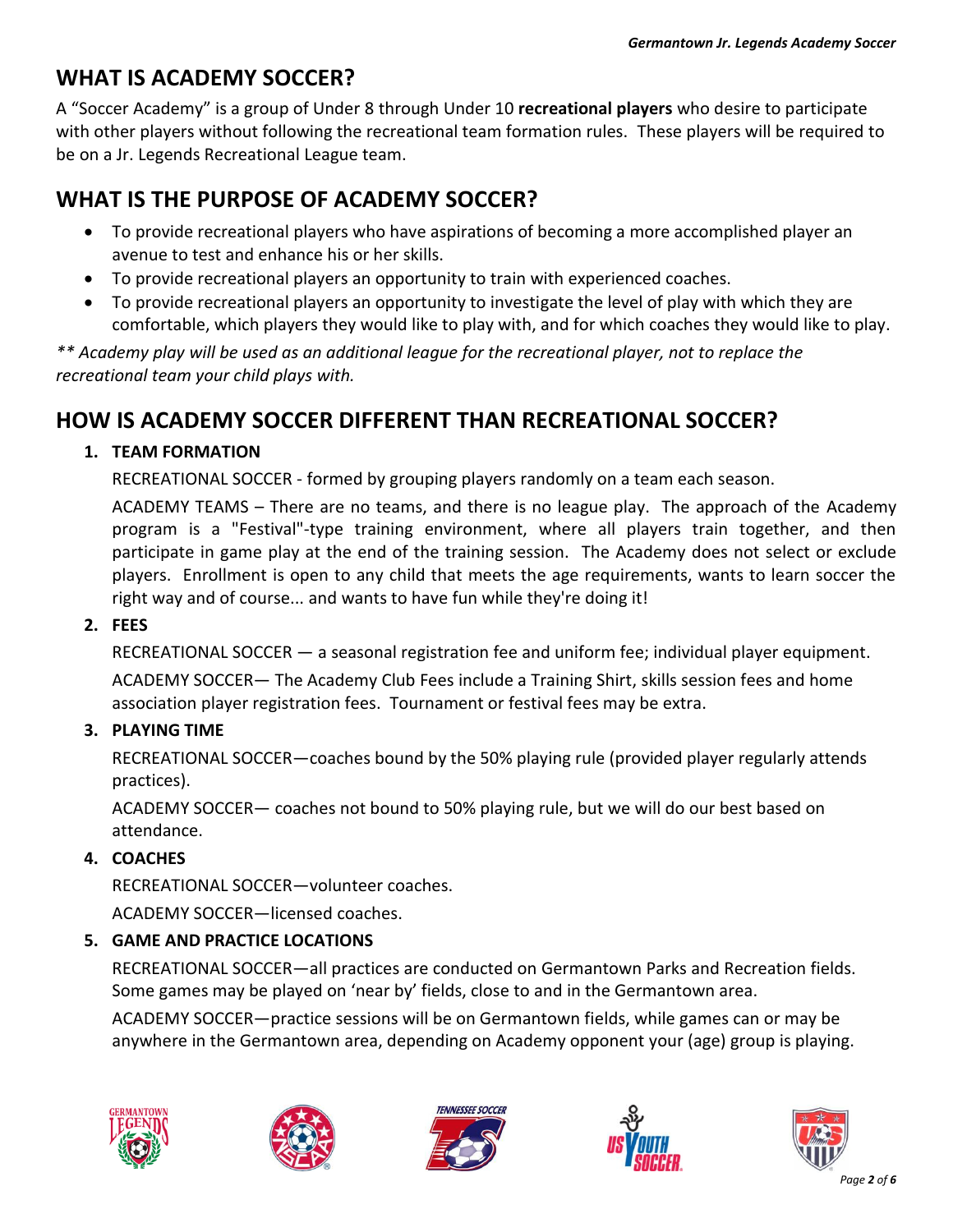# **WHY ARE ACADEMY PROGRAMS SO SUCCESSFUL?**

- **Trainer-to-player ratio** is top priority for the Academy. Individual attention to each player boosts development.
- **Small-sided games** give each player maximum touches on the ball
- **One-on-one soccer training** gives the player confidence to use these skills in simulated game situations.
- **Having fun in a pressure-free environment** makes players that love the game for life!

# **ACADEMY PHILOSOPHY.**

The exciting thing to see in our Academy Program is the fact that we are all playing out the back, and only punting when needed. We have to learn to play out the back in difficult and challenging times and not just in the easy games; otherwise, our players and teams will not learn how to play out the back under pressure. Academy coaches will focus on development now and winning later.

Even when others focus on team winning more than an individual child's development, we stick by the right way and develop the individual. The age to develop the individual and learn is most important in the Academy.

The main objective of the Academy is to promote and emphasize the **technical abilities** of young soccer players; at this age mainly **Dribbling Skills** or **Ball Mastery**.

**Why Dribbling Skills?** Dribbling is the foundation for all the other fundamental skills of soccer, such as controlling the ball, passing and shooting. It takes years to become a comfortable and confident dribbler. Players have to learn to combine body control, agility, coordination and balance with the mechanics of dribbling, and the sooner they start the better. Trainers will use a range of age-appropriate training activities and techniques to maximize a player's touches on the ball, including small-sided games that foster skill development, as well as imaginative, creative play. The Ball Mastery program will help foster *confidence, creativity and composure* during game play.

# **SKILL PRIORITIES**

- Dribble out of trouble
- Soft first touch on the ball
- No kicking allowed except when finishing on the goal

# **THE ACADEMY PROGRAM PROVIDES**

- 1. Ball Mastery sessions that emphasizes the importance of individual technique
- 2. Team Training sessions led by a professional trainer
- 3. Small-sided games against other area Academy teams that are observed and mediated by a professional trainer
- 4. More touches on the ball, more passes attempted, more 1v1s attempted
- 5. A good introduction to 'Select' competitive soccer for players transitioning from recreational to select soccer.

# **WHAT AGE DIVISIONS MAY PARTICIPATE IN ACADEMY SOCCER?**

**U7 & U8**— Under 7 and 8 players may participate with Academy teams for one practice only per week and may or may not compete in any games (league, tournament, or scrimmage games).









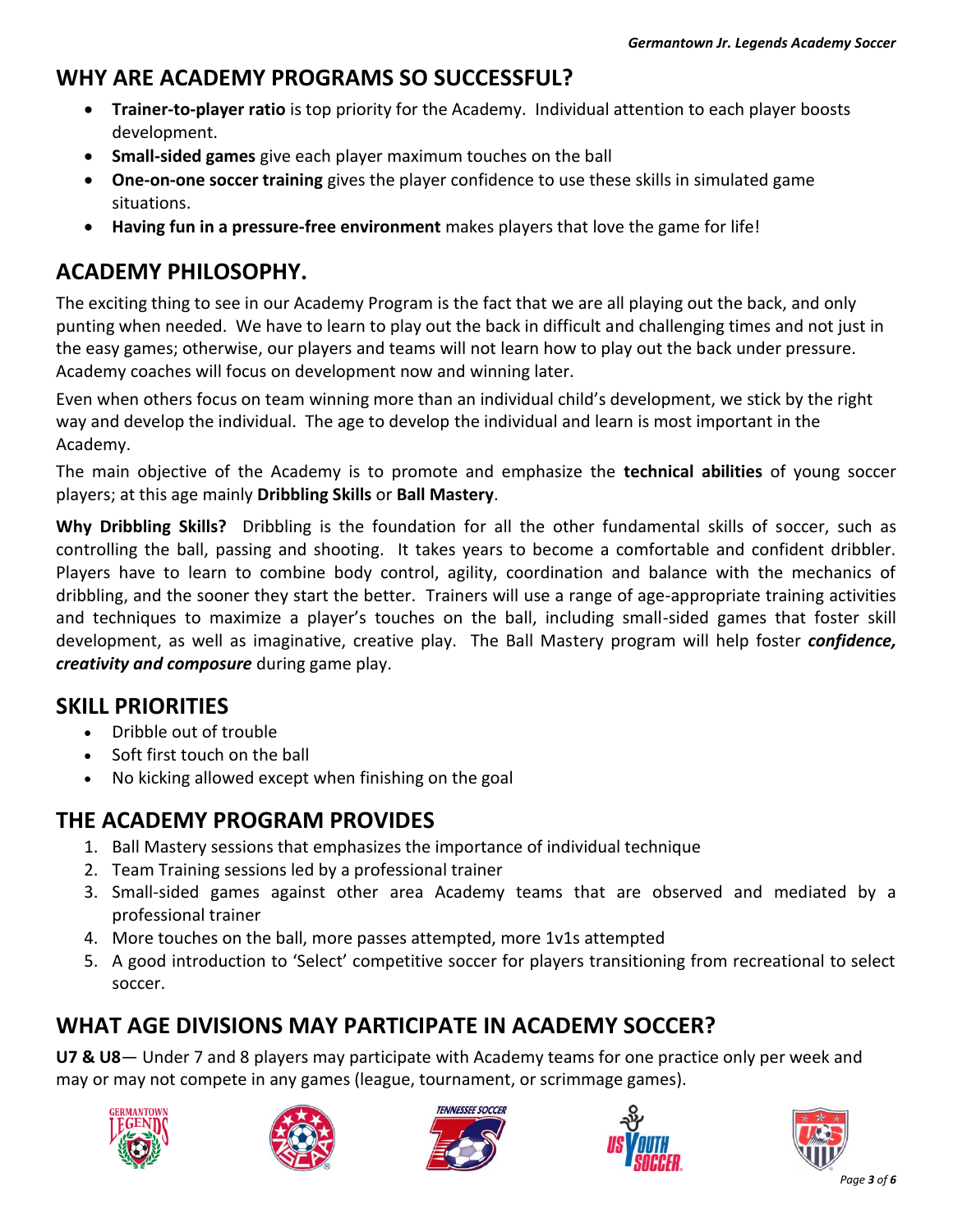**U9 & U10**— Academy players are limited to one (1) practice per week with each of their academy teams. Academy players may only play in one (1) academy game per week or one Academy Festival, except tournaments.

# **CAN MY CHILD PLAY RECREATIONAL SOCCER AND ACADEMY SOCCER AT THE SAME TIME?**

**Yes!** As a matter of fact, Academy is designed to *supplement* the recreational soccer experience, not *replace*  it. Academy players must be on a Germantown Junior Legends Recreational League team in order to participate in the Germantown Academy Program.

# **IS ACADEMY SOCCER RIGHT FOR MY CHILD AND FAMILY?**

This is a question only a parent can answer by asking yourself a few basic questions:

- Is this what my child wants? Or is this what I want?
- Is my child passionate about soccer?
- Are my child's soccer skills consistently above average?
- Am I willing to adjust my expectations from the recreational soccer experience to the Academy experience?

# **WINNING vs. DEVELOPMENT**

At the end of the day, all players, parents, coaches want to win. However, we believe that focusing on player development through proper training and providing a positive environment for our players to play in is more important than the win – loss record.

All players will be encouraged to compete at their highest level possible, and will be challenged to play the game of soccer the proper way regardless of the win – loss outcome.

We believe that with sound technical, tactical, physical and psychological skills encouraged through a developmental 'process' oriented philosophy, players will gain the necessary tools to maximize their potential and ultimately reach their goals through life.

# **ACADEMY REGISTRATION**

- 1. All players participating in Academy must first register online in the appropriate Germantown Jr. Legends Recreation Soccer program.
- 2. Players registered to a Germantown Jr. Legends recreational team pay an additional Academy registration fee per (Fall and Spring) season. Registration for the Academy Program is done online at [www.GermantownLegendsSoccer.com.](http://www.germantownlegendssoccer.com/)

# **A FEW IMPORTANT RULES TO REMEMBER ABOUT ACADEMY PARTICIPATION**

- 1. All players participating in a Germantown Legends Academy who are also registered with a youth recreational team shall, in the event of a conflict, consider their recreational team, recreational plus (or Advanced Rec.) team to be their primary team, and the Academy team as a secondary commitment.
- 2. Although some coaches will encourage a player to play academy only, that is NOT the intent of the Academy concept. Academy league play will not be scheduled during regular recreational play times.









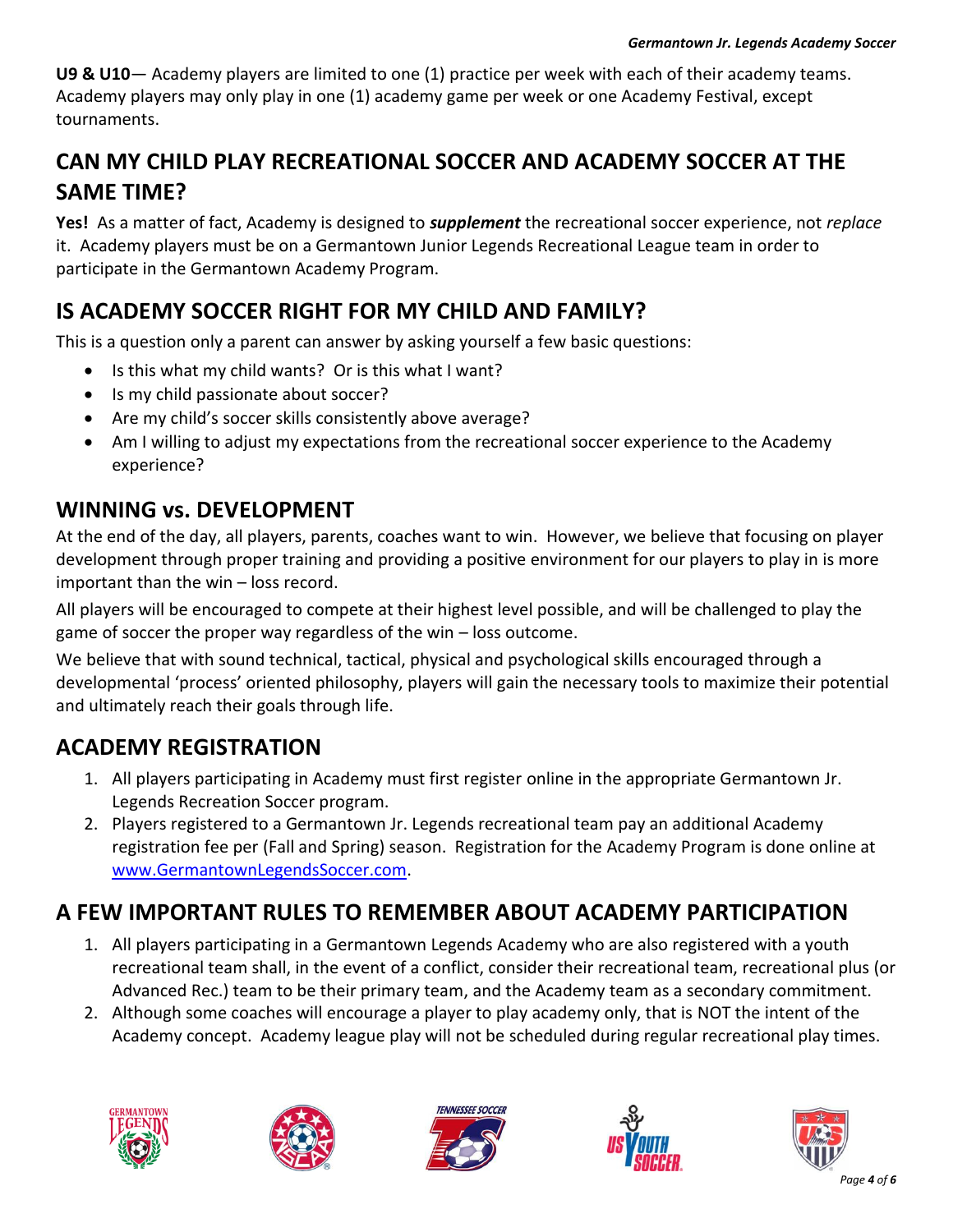# **WHY THE GERMANTOWN LEGENDS**

#### **BIGGER IS NOT ALWAYS BETTER**

At the Germantown Legends, it is one Coach, one team. Your son or daughter will have the same Coach at both practices as well as games.

#### **BEST FIELDS IN THE AREA**

We have some of the finest and safest fields in the area, all with lighting and convenient restrooms. No fighting for training time and space in Germantown.

#### **PLAY LESS, PRACTICE MORE**

The Legends concentrate on developing the player through our team training sessions that focus on individual skill development and tactical awareness, as well as our Excel skill and agility workouts and small sided games. Our goal is to develop players and that requires touches on the ball, building confidence and a not afraid to fail attitutde. We want to give them the tools they need to move on to the next level.

The Legends believe in getting the ratio right, three practices to every one game throughout the season. This allows for 'balance' in the lives of our players and their families, while also nurturing the player's passion and respect for the game (i.e. Soccer should be FUN!).

#### **TOUCHES, TOUCHES, TOUCHES AND MORE TOUCHES**

In order to rapidly progress their technical and tactical skills, players need to touch the ball … a lot. For most, using feet is not as natural as using hands. And using one's left foot is not as natural as using one's right (unless you're a leftie of course). Therefore, the only way to improve in "The Beautiful Game" is to get a lot of touches on the ball. It's really that simple. For our younger players this means participating in small-sided games of 3 vs. 3 or 4 vs. 4. For our older players, it means NOT packing our team rosters to the league allowable limits. After all, fewer players means more touches per player per game … and that's exactly what we want.

#### **NO TOURNAMENTS TO FILL**

By focusing solely on the player, we 'reduce' the need to play in excessive amounts games and unnecessary travel. Players need quality rest, just as much as they need to play the game. Kids need to recover between games,.. allowing for the body to grow and muscle recovery (i.e. less injuries, more quality play, etc.).

#### **COMPLETE SOCCER CLUB**

The Germantown Legends are a complete soccer program, operating under a Municipal Service Provider Agreement with the City of Germantown. We have a place for every young soccer player in your family to play!

- 1. **HappyFeet**, for the beginner, ages 2-1/2 to 5 years of age
- **2. TOPSoccer**
- 3. **Future Legends**, recreational soccer with instruction for ages 5- 10
- 4. **Jr. Legends**, recreational soccer program for ages 11 to 19
- 5. **Legends Academy**, for those wanting to transition from recreational to competitive soccer
- 6. **Legends** 'Competitive' Soccer, ages 9 to 19